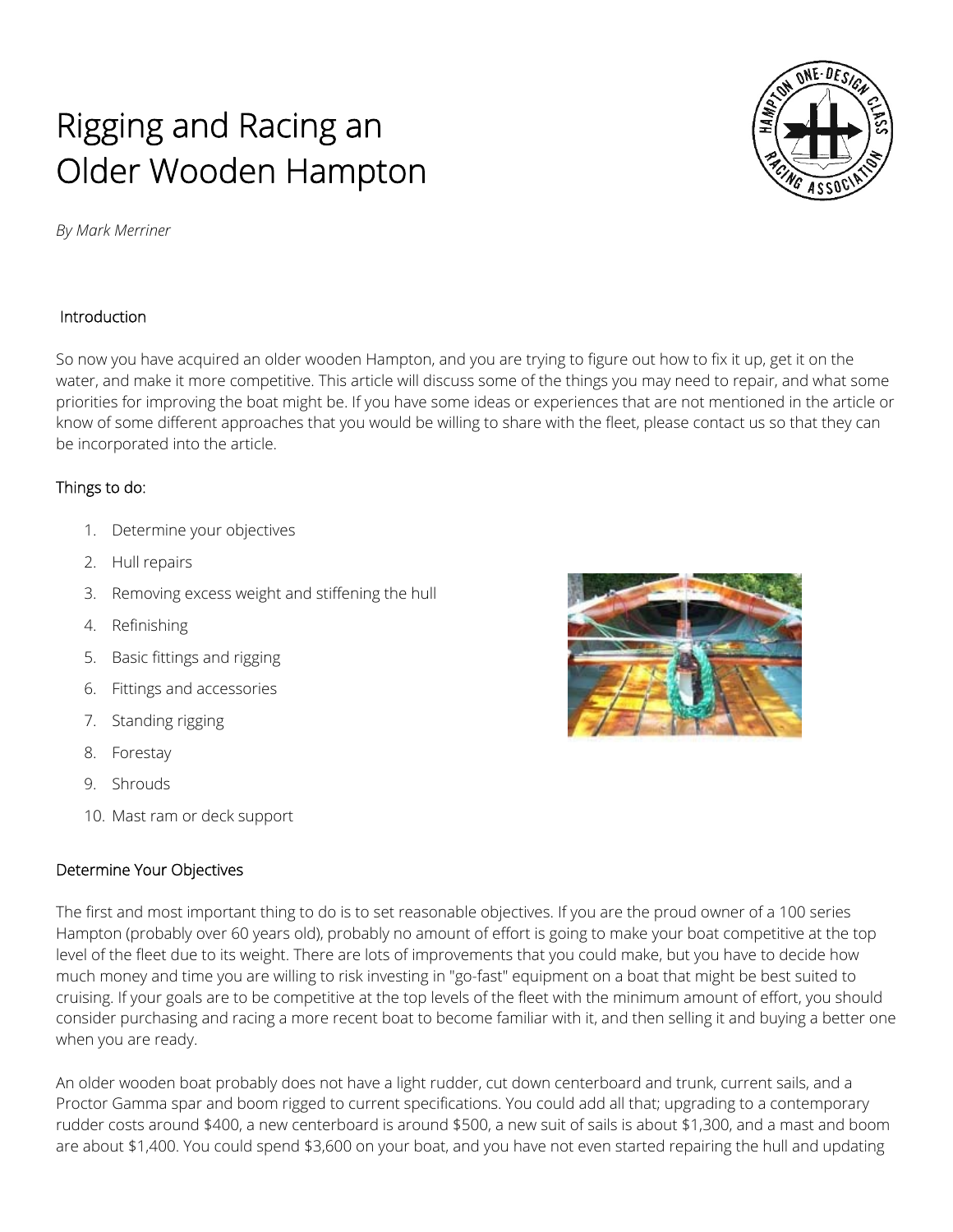the control systems! These investments are probably not reasonable for a hull prior to the 300 series boats, but might very well be for a later one in good condition.

There are lots of things that you can do to make your old Hampton better and more competitive without spending an obscene amount of money. Some of your priorities for improving an older boat might be:

- Making necessary hull repairs
- Removing excess weight
- Stiffening the hull
- Setting up the boat to standard tuning numbers
- Making basic control systems work
- Fairing the blades and bottom

#### Hull Repairs

One of the most common repairs that must be made to wooden boats is splits in the planking and frames. Most commonly, splits are repaired by opening them up and filling them with thickened epoxy (the cheap approach) or opening them with a circular saw or router and then epoxy gluing wooden splines in the seam (the preferred, more expensive approach). This stiffens the boat and prevents leaks. The disadvantage of doing this is that after you make this type of repair, you must dry-sail the boat. If you leave the boat in the water for an extended period of time, (several days) the planking will expand and cause stress to build up in the hull, possibly causing severe structural damage. You should read a copy of the Gougeon Brothers/West System pamphlet on restoring older wooden boats before you attempt this job.

Other types of hull damage such as localized rot or holes in the planking or deck due to collision can be repaired by replacing the plank(s) that have been damaged, or scarfing and gluing-in a new section of planking or patch.

Frames in some boats may be split or rotted. Any damaged frames should be removed and replaced. Be certain to remove all of the old fasteners before replacing the frame. This reduces weight. Most wooden boats have been fastened with bronze screws; however, some have also been built with bronze anchorfast nails, galvanized nails, and stainless steel screws. If the planking is damaged in the process of removing fasteners, overdrill the area and plug the hole with an epoxy-glued wooden bung of the same type of wood as the hull planking.

The mast steps and centerboard trunks of the boats often need repair or reinforcement due to the extreme force they endure. Ensure that the centerboard trunk (1) is securely fastened in the boat and to the adjacent frames, and (2) is leakand rot-free. Water tends to accumulate in the bottom of the trunk, allowing rot to attack the adjacent wood. If the trunk must be removed to make repairs, it is a good idea to seal the inside of the trunk and the hull, both where the trunk fastens and in the slot, with epoxy resin and light glass cloth. This precaution should prevent the trunk rot problem.

Deck frames in the area of the mast partner often fail because of the high loads they are subjected to. As with any other frames in the boat, you should replace them instead of "sistering" in new frames to keep the boat as light as possible.

Your guiding philosophy at this stage of the process should be to stabilize the structure of the boat and prevent further deterioration.

#### Removing Excess Weight and Stiffening the Hull

Very few wooden boats are at or near the class minimum weight of 500 pounds with all equipment. The lightest wooden boats tend to be the Lauterbach cedar boats and the Harrell plywood boats. Some competitive Serio boats weigh in as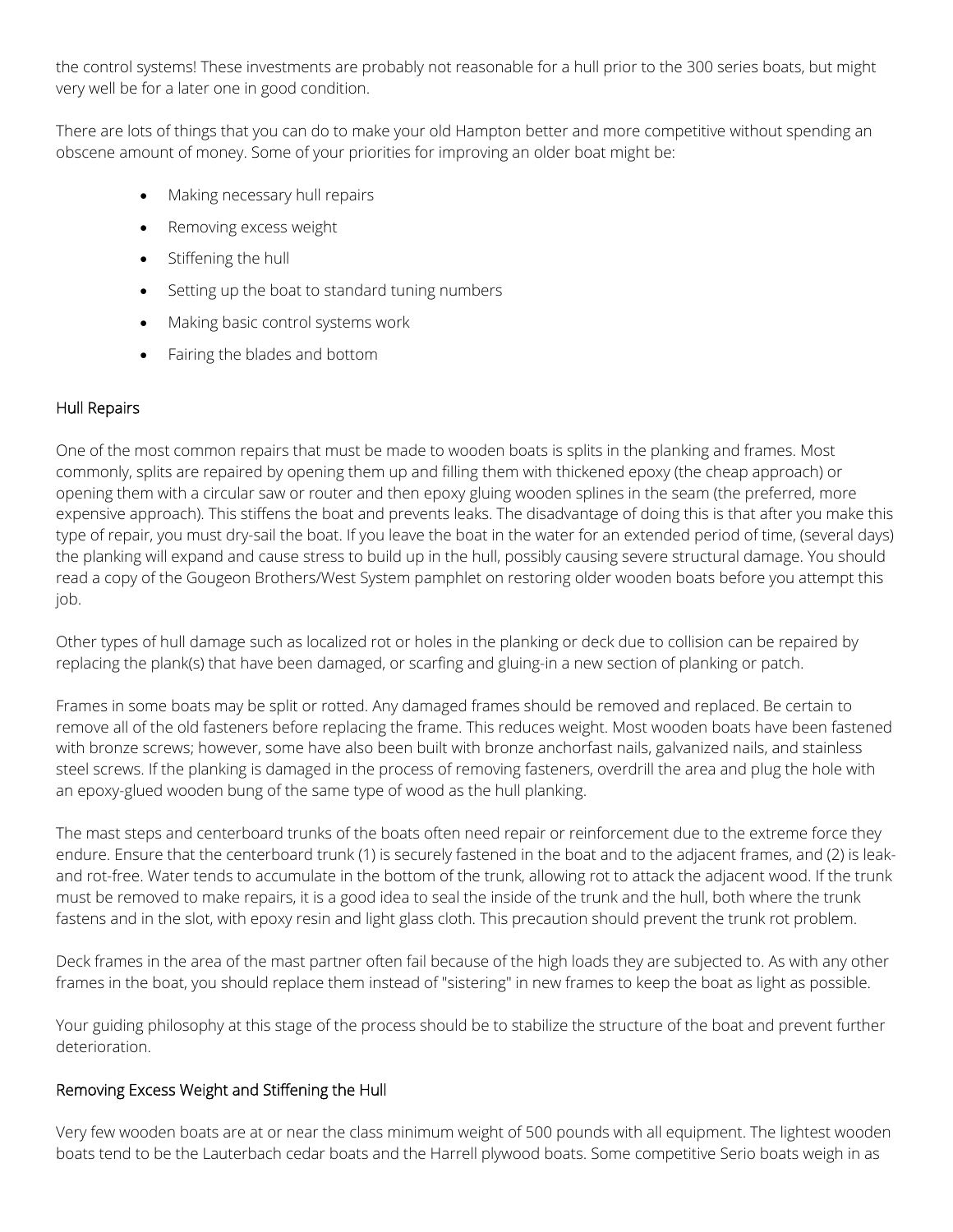low as 530 and as high as 600 pounds. Some of the Lauterbach and Harrell boats weigh between 510 and 530 pounds. Of course this is without the cooler of beer, spare tire, and ample buttocks that some skippers and crew may carry around with them.

For optimum light-air performance, you will want to eliminate as much weight from the boat as permissible under the class rules.

One of the most rapidly rewarding areas from which weight can be removed is the centerboard trunk and centerboard. In the 1960's the class specifications were modified to allow the top of the trunk to be lowered several inches to make it easier to tack. The specifications were also changed to allowed for a small triangle to be cut out of the top forward corner of the board to allow installation of a boomvang. Since most wood boats were made before these changes, you should check the class specifications and measure your boat to be sure that these modifications have been made, and made properly. If they have not been made, circular saw and a batten nailed on the trunk to guide the saw at the proper height work best on the trunk. Unless you have access to a plasma cutter or a metal-cutting band saw, you will probably want to have the aluminum centerboard cut down by a machine shop.

You will need to remove the vertical support member between the top of the centerboard trunk and the mast partner in order to cut down the trunk. This is an important structural member which will need to be replaced with transverse bracing aft or forward of the trunk and vertical bracing between the floor frames and deck frames forward of the mast. The aft bracing is commonly provided with a wooden traveler bar and/or aluminum traveler track, both of which are also very handy when the skipper hikes out. The ends of the traveler bars and track are commonly attached to the side frames of the boat, and the center is attached to the back of the trunk. Other options are using wood or metal bracing at the forward or aft end of the trunk in a variety of configurations. The vertical bracing, if installed, is normally accomplished with threaded rod or small wooden members spanning between deck and floor frames forward of the mast. If you install these, consider offsetting them slightly so that there is adequate room to allow you to squeeze by into the bow to make repairs and do rigging work.

Hardware and running rigging are another significant avenue for weight savings. If you want to race and be competitive, pitch the cast bronze. The class keeps boxes of original cast bronze hardware for people desiring to outfit traditional boats for cruising. Donations are appreciated and will go a long way towards reducing your boat's weight. Install aluminum lifting points, track, rudder pintles and gudgeons, and minimum weight modern fittings to help prevent frustration on light air days. Minimize the amount of hardware you install on the boat, as well. For example, having too much purchase for a control line is a waste of not only money, but also of line and hardware weight. Don't forget about how much water weight line picks up when it rolls around in the bottom of the boat. Be certain to evaluate the cost and weight advantages of doubling up purchases as opposed to simply increasing the number of multiple-sheave blocks and the length of line on your boat.

I'll discuss rigs more fully in a later installment, but must mention that the wooden masts in use today are not competitive with the modern aluminum Proctor Gamma spar with respect to performance or weight. This may change if someone makes a daring effort with wood/composite construction, but for now aluminum is the lightest option allowable under the class rules and most sailmakers are building sails to match the Proctor Gamma spar's characteristics. If you are going to race, buy a contemporary spar. However, with respect to booms, Charlie McCoy sails just fine with his wooden boom. Everybody else seems more comfortable with aluminum. Aluminum and wooden booms can be lightened with lightening holes and tapering in the ends, if you feel comfortable pushing the margin of safety.

If you are performing an extensive restoration, you may want to consider installing a plywood transom and centerboard trunk. Depending upon the type of plywood you use, you may be able to shave some weight off the boat. The rules allow plywood to be substituted for (1) mahogany in the transom, and (2) cedar/spruce in the trunk. If you install a plywood transom in an otherwise non-plywood boat, you will need to provide a shim between the knee and transom to fill the space left vacant by the thinner plywood. If you elect to install a plywood centerboard trunk, you may want to consider installing a conventional plank bed log and rabbeting the plywood into it to prevent the plywood from wicking moisture from the bottom of the boat through the end grain. Before you put it all together, be certain to completely seal the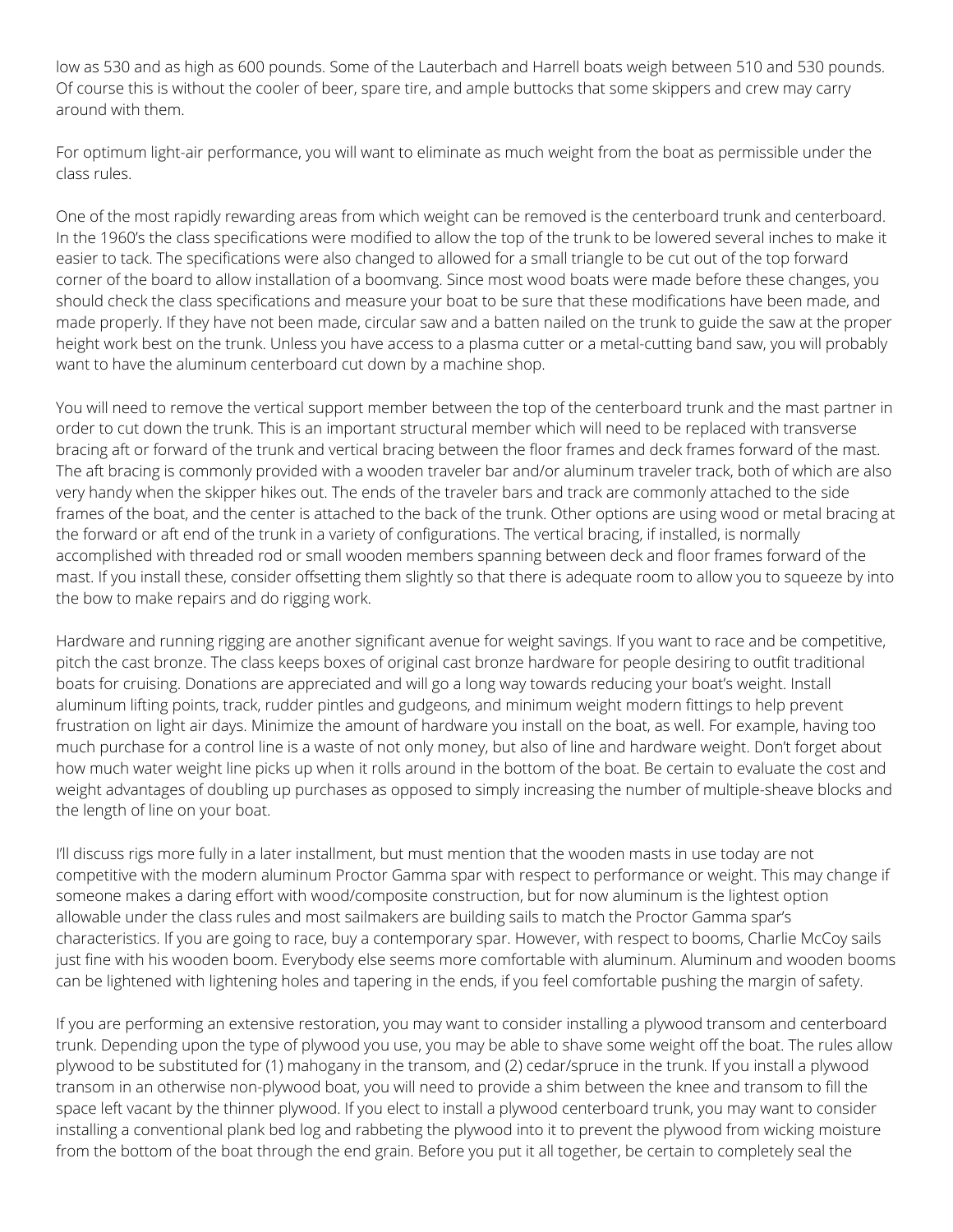inside and outside of the trunk with epoxy to prevent warping. A layer of light glass cloth or veil set in epoxy on the inside of the trunk and slot will ensure years of trouble-free service.

Plywood boats have a potential weight advantage due to the provision in the rules allowing reduced numbers of deck frames. The additional strength of the plywood relative to conventional planking ensures structural integrity. Laminated wood has also been used to reduce the weight of tillers and rudders. The laminated rudders and tillers are much lighter than the solid ones originally built. An added benefit is reliability, since in sharp contrast to fiberglass and mahogany plank rudders, no laminated rudders have sheared off to date.

As I indicated in the section on basic hull repairs, you should minimize the number of fasteners that you use in the boat. Illustrate this to yourself sometime if you have to replace a frame by collecting and weighing the screws that held the old frame in place. Use epoxy resin and minimal fasteners to glue frames in the boat. The epoxy will hold the boat together better. The fasteners are just there to hold the frame in place until the epoxy cures. Without epoxy resin, every time the boat endures a load cycle (a big wave), the fasteners will move slightly. Over time, they will tend to crush the surrounding wood and lose their grip, with adverse consequences for boat stiffness, and ultimately structural integrity.

Splining and filleting are two other ways to stiffen the boat. We discussed how to go about splining the boats last month. Splining stiffens the boat by stopping plank movement in the seams. Filleting provides a better frame/plank joint and more support for the boat. If you want to have some fun sometime, go out on a heavy air day in a splined and filleted wooden boat and sail beside a plastic boat upwind into big waves. Make the boats pound. Compare the sound and the flexing of the hulls. You should be able to see the plastic boat flex, rattle, and roll. The wooden boat should slice right through it and reveal its most significant advantage.

## Refinishing

The exterior surfaces of a wooden Hampton can be either epoxy-coated or primed prior to painting. Most people prime and paint rather than epoxy-encapsulate due to weight and ease-of-fairing considerations, but some of the penetrating epoxy sealers introduced recently show great promise. If your boat has a propensity towards splitting, you may have to sheath it with light cloth or veil and epoxy in order to control the splitting. Many people have obtained good results with the Interlux™ 404/414 two-part epoxy primer and Brightside™ one-part polyurethane primer, depending upon the type of paint they planned to use as a finish coat. I once sailed my boat with nothing but wet-sanded 404/414 on it for two seasons.

Spend your time fairing the bottom and sides of the boat before you start encapsulating and priming. Once you get coatings on the boat, it will become much harder to sand. Pay particular attention to making certain that the bottom is fair - locally and overall. Finish coats are a matter of personal choice. Two-part polyurethanes have the highest gloss and best durability, but they are finicky and expensive. One-parts are less durable, but nearly foolproof, inexpensive, and close to the two-parts in gloss. Some people have used acrylic automobile finishes with good results, too. If you are racing the boat, you will probably need to repaint every other year due to dings sustained on the course, at the dock, and on the road. Spraying is best if you can do it, but the roller/brush technique works almost as well.

The same finishing approach should be taken inside the boat and on deck, unless the condition of the boat lends itself to varnishing. Try to avoid using glass cloth or veil inside the hull or on deck unless it is absolutely necessary for structural reasons. If you paint, choose a color that will be easy on your eyes and extremities in the baking summer sun. Dark paint absorbs heat, and can be uncomfortable to the touch, as well as hard on the boat. If the boat is in good shape, you should go ahead and varnish the interior. A varnish finish will enable you to keep better tabs on moisture or fastener corrosion problems in the hull, as well as splits and other defects in the making. Do not put a canvas deck on the boat unless you really want it to be heavy. Canvas looks and feels nice, but is nothing more than unnecessary weight on a racing boat.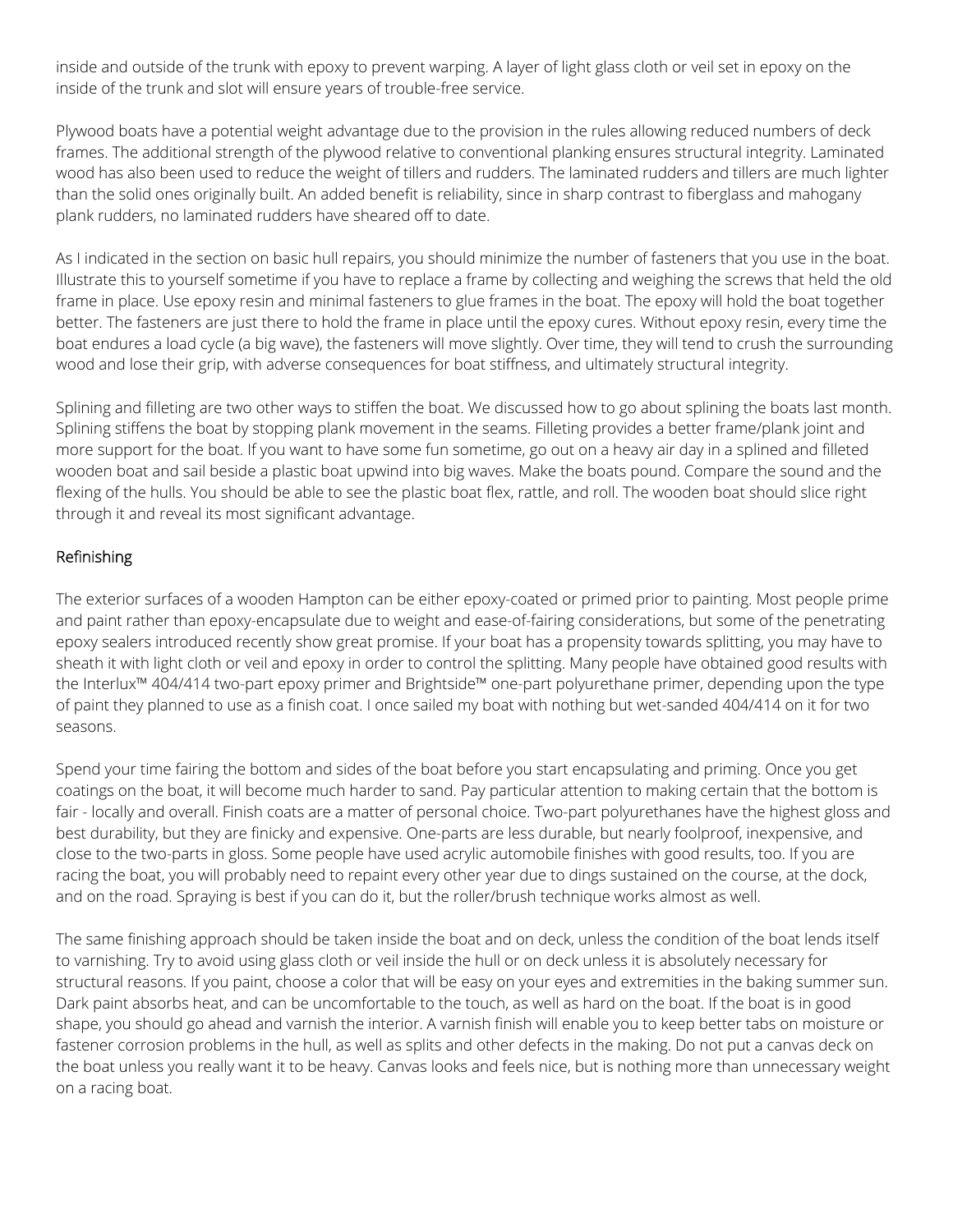### Basic Fittings and Rigging

#### Fittings and Accessories

Bailers are essential in a wooden Hampton. If you have any leaks, the bailers will make it easier to keep the boat dry. If you capsize, the bailers will enable the boat to be dewatered quickly and easily. Nearly all boats use the Elvstrom™-type stainless steel bailers. The large size is most popular, and you will need a minimum of two. They should be installed between the frames adjacent to the centerboard trunk, centered longitudinally along the trunk. Cast them in place with epoxy to ensure a good seal. Some people may install a second set of bailers at the chines. They really come in handy on heavy air days when it is difficult to keep the boat flat so that water drains away from the center.

Leaky bailers should be repaired or replaced. One of the worst agonies is to be ghosting along in light air, taking on water through the bailers, and not going fast enough for them to remove water from the boat. Usually the fixed portion of the bailer is fine, but the moving portion and/or the seal between the moving and fixed portions needs to be replaced. The seals are available separately. If the moving portion has to be replaced, buy a complete new bailer, remove the moving portion, and replace the one in the boat with it. Use soap to lubricate the bailers enough to remove and then install the inner moving piece. You have to bend a small stainless steel tab at the back of the moving portion to get it in or out.

Lifting points and a strap are a must if you intend to sail at Hampton or Cambridge. Pitch the original bronze lifting points that were originally installed in the boat and replace them with aluminum. Installing them between the mast step and forward end of the centerboard trunk and at the aft end of the centerboard trunk is the most common solution. Some people have also installed light U-bolts on the mast step and traveler bar or in the bottom of the boat with good results.

The original mahogany rudders tend to shear off near the waterline due to the high load they experience during poorly executed jibes. The bronze drift pins in them also add unnecessary weight in an undesirable area of the boat. The best cure for this situation is the laminated rudder introduced in 1994. Although the new laminated rudder is much lighter than the original mahogany one and the more modern fiberglass ones, none have failed yet. Thus far, they have been constructed of all-mahogany and alternating mahogany and spruce laminates.

When you set up the rudder, be certain to allow the tiller to lift vertically. This makes it much easier for the skipper to tack the boat and steer from awkward positions. The tiller extension can be made of any material, although most people elect to use commercially available anodized aluminum extrusions. The universal joint is a critical fitting. Be certain that you install one that pivots smoothly in all directions, yet remains rigid. Most skippers prefer the feel of rigid stainless steel universals to flexible synthetic ones. The metal universals also tend to last longer if properly maintained.

Centerboards tend to chafe at the strakes inside the centerboard trunk, wear down from running aground, and become pockmarked from corrosion. If you aim to be competitive in the racing fleet, you may want to consider installing a new centerboard in the boat. State-of-the-art centerboards are made of marine aluminum, have tapered trailing edges, and smooth, fair radius cuts. If a new centerboard is too much for your budget, you can acid-etch the board, coat it with epoxy/graphite mixture, and fair it. This will enable you to get a smooth surface, but it will not recover the surface area that was ground off on shoals. It is also a very time-consuming process. Gougeon Brothers sells the aluminum etching kit and the graphite powder that you will need to do this.

You will need some means of transporting the mast and boom in the boat when it is on a trailer. Some trailers have mast racks built into the tongue. Some people build a removable rack that fits into the mast step instead. Aft-racks commonly fit on the rudder pintles/gudgeons or in a slot at the aft end of the cockpit. You should install a rack that holds both the mast and boom in order to protect the inside of the boat. Anything that sits in the boat when it is on the road will tear it up and ruin that nice finish you sweated over.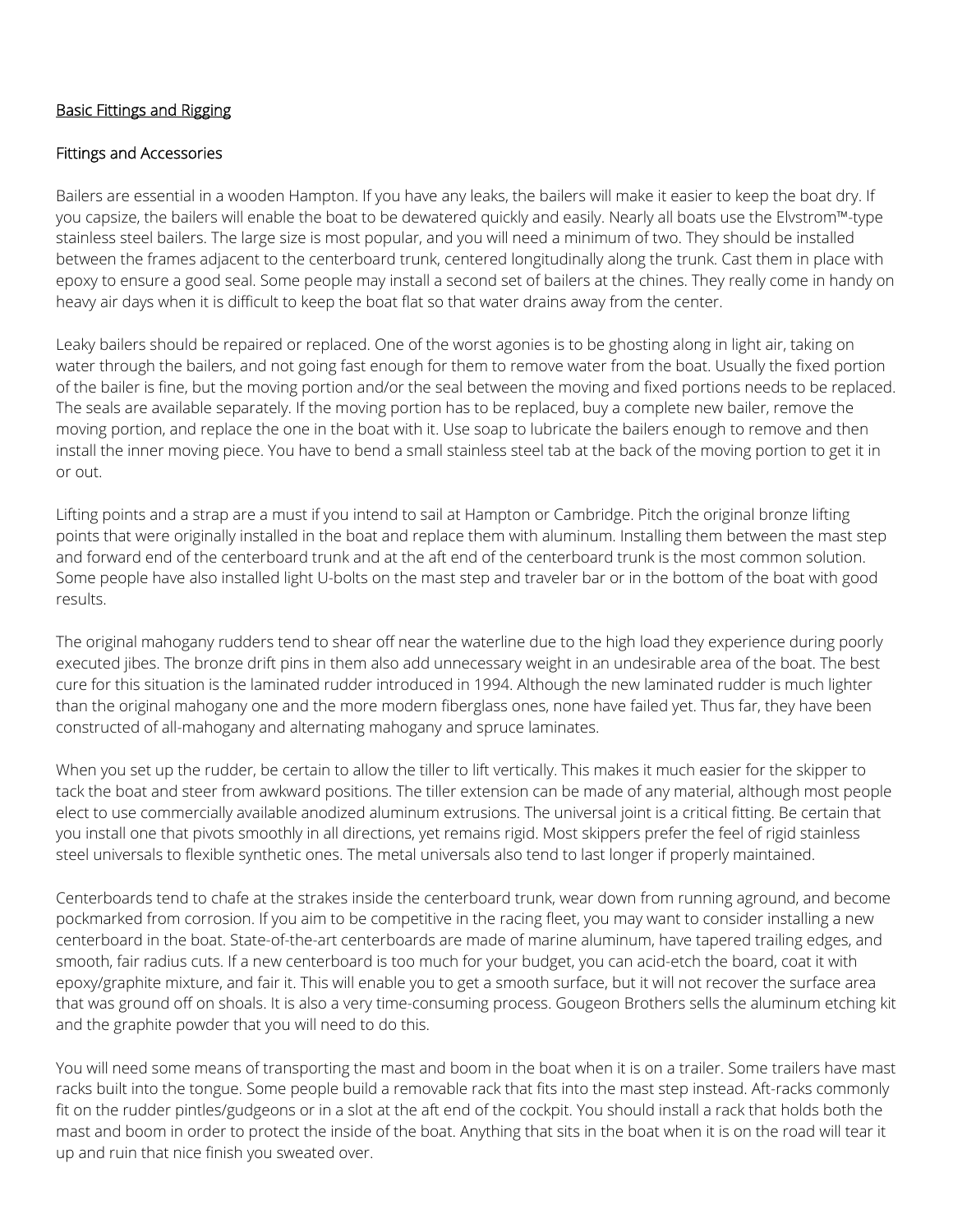If you are planning to be competitive at the top of the racing fleet, there is only one rig you want, and that is the Proctor tapered mast and Proctor boom. The SuperSpar tapered mast and the Proctor gold spar are also competitive, but lag slightly in performance. Most sailmakers are designing sails to the Proctor tapered mast, so at this time, the odds of success are much greater with the standard rig.

The most popular sailmakers used by the class are Quantum, Cambridge, and Baxter. Deal with the loft that you find most responsive to your needs and convenient for you. Some sailmakers may require a deposit before taking your order. Be certain that you get a contract with a specific delivery date before you proffer a deposit, so that you will not be stuck on the sidelines with old blown out sails. Test the sailmaker's responsiveness to your calls and specific needs before making any commitments. Get a contract with a firm price and delivery date before putting down a deposit, and spread the word to your friends about good service, and, when necessary, bad service.

## Standing Rigging

Standing rigging in a racing Hampton is very simple – shrouds, a forestay, and mast support somewhere between the boom and the step. In contrast, the means for adjusting the standing rigging can be quite complex.

## Forestay

The purpose of the forestay is to hold the rig up when the jib is not hoisted, and to provide a straightedge against which one can measure jib luff sag whilst sailing. The standard jib is equipped with a luff wire adequate to support the rig, so weight aloft can be reduced by skimping on the forestay. I generally use  $\frac{1}{16}$  inch 1 x 19 stainless steel wire for the forestay and  $\frac{3}{16}$  or  $\frac{1}{4}$  inch shock cord to tension it at deck level. Without a means of tensioning the forestay, it will be impossible to use it to judge jib luff sag, as it will just flop around.

A heavier, more conservative approach is to install a forestay of the same thickness as the jib luff wire, route it through a turning block at deck level, and make the end of it into an eye to be used as the jib tack. This system equalizes tension between the jib luff wire and forestay, and thus eliminates the advantage of being able to measure jib luff sag against the forestay. It also puts the most weight aloft of all options. A variation of this approach routes the forestay though the deck to a purchase system used to keep it tensioned straight. This restores the advantage of being able to measure jib luff sag against the forestay, while putting the same amount of weight aloft. However, this option is the heaviest overall because of the addition of the belowdeck tensioning system.

## **Shrouds**

There are two equally popular ways of fixing the shrouds at the deck level. The simplest is to use tracks and sliding cars, in conjunction with highfield levers to connect the shrouds to the cars and provide a means of quickly relieving rig tension. A more elegant, but heavier and more complicated method is to attach the shroud to a short wire strop that runs through a turning block at the deck to a purchase system below deck. Which-ever system you chose, and however you decide to execute it; the most important design criteria is that the system allow the leeward shroud to be eased off when going downwind. All Hamptons ease the leeward shroud off the wind to allow the boom to go out further, allow the mast to stand straight up (or rake forward if you're well-insured), and reduce mast bend to create a fuller main. It is important that your shroud system allow this to be done easily. However, it is even more important that the system allow you to easily pull the shroud back tight before you start heading back up wind!

## Mast Ram or Deck Support

The final element in the standing rigging is a means of supporting the mast at the deck level. Most new fiberglass Hamptons come equipped with a mast-ram that allows the amount of bend in the lower part of the mast (around the gooseneck) to be controlled while under way. The mast ram itself is an aluminum tube that extends diagonally from the deck to the mast where it attaches to a sliding car on a track which is attached to the front of the mast. The sliding car is